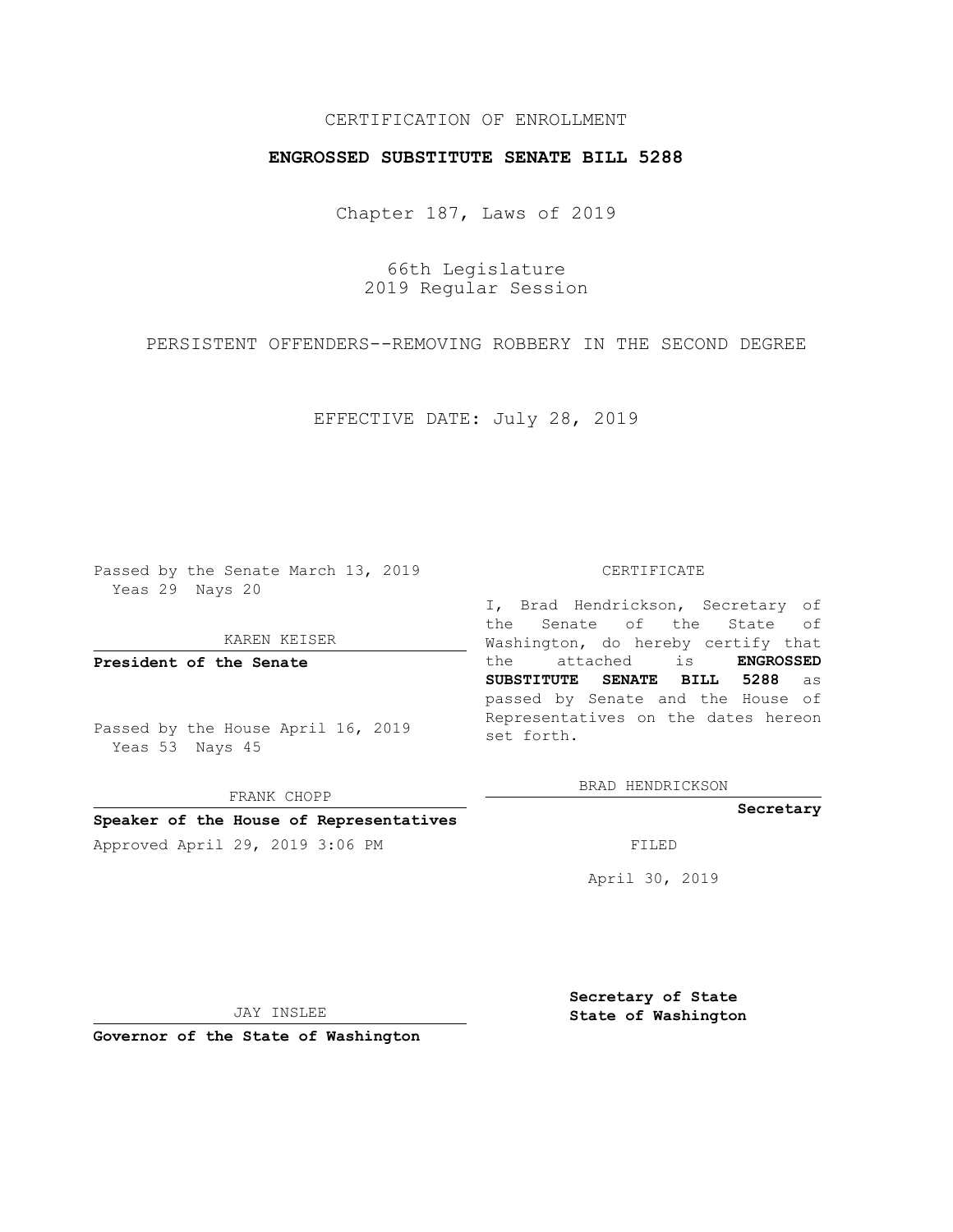### **ENGROSSED SUBSTITUTE SENATE BILL 5288**

Passed Legislature - 2019 Regular Session

**State of Washington 66th Legislature 2019 Regular Session By** Senate Law & Justice (originally sponsored by Senator Darneille) READ FIRST TIME 02/22/19.

1 AN ACT Relating to removing robbery in the second degree from the 2 list of offenses that qualify an individual as a persistent offender; 3 and amending RCW 9.94A.030.

4 BE IT ENACTED BY THE LEGISLATURE OF THE STATE OF WASHINGTON:

5 **Sec. 1.** RCW 9.94A.030 and 2018 c 166 s 3 are each amended to read as follows:6

7 Unless the context clearly requires otherwise, the definitions in 8 this section apply throughout this chapter.

9 (1) "Board" means the indeterminate sentence review board created 10 under chapter 9.95 RCW.

 (2) "Collect," or any derivative thereof, "collect and remit," or 12 "collect and deliver," when used with reference to the department, means that the department, either directly or through a collection agreement authorized by RCW 9.94A.760, is responsible for monitoring and enforcing the offender's sentence with regard to the legal financial obligation, receiving payment thereof from the offender, 17 and, consistent with current law, delivering daily the entire payment to the superior court clerk without depositing it in a departmental 19 account.

20 (3) "Commission" means the sentencing guidelines commission.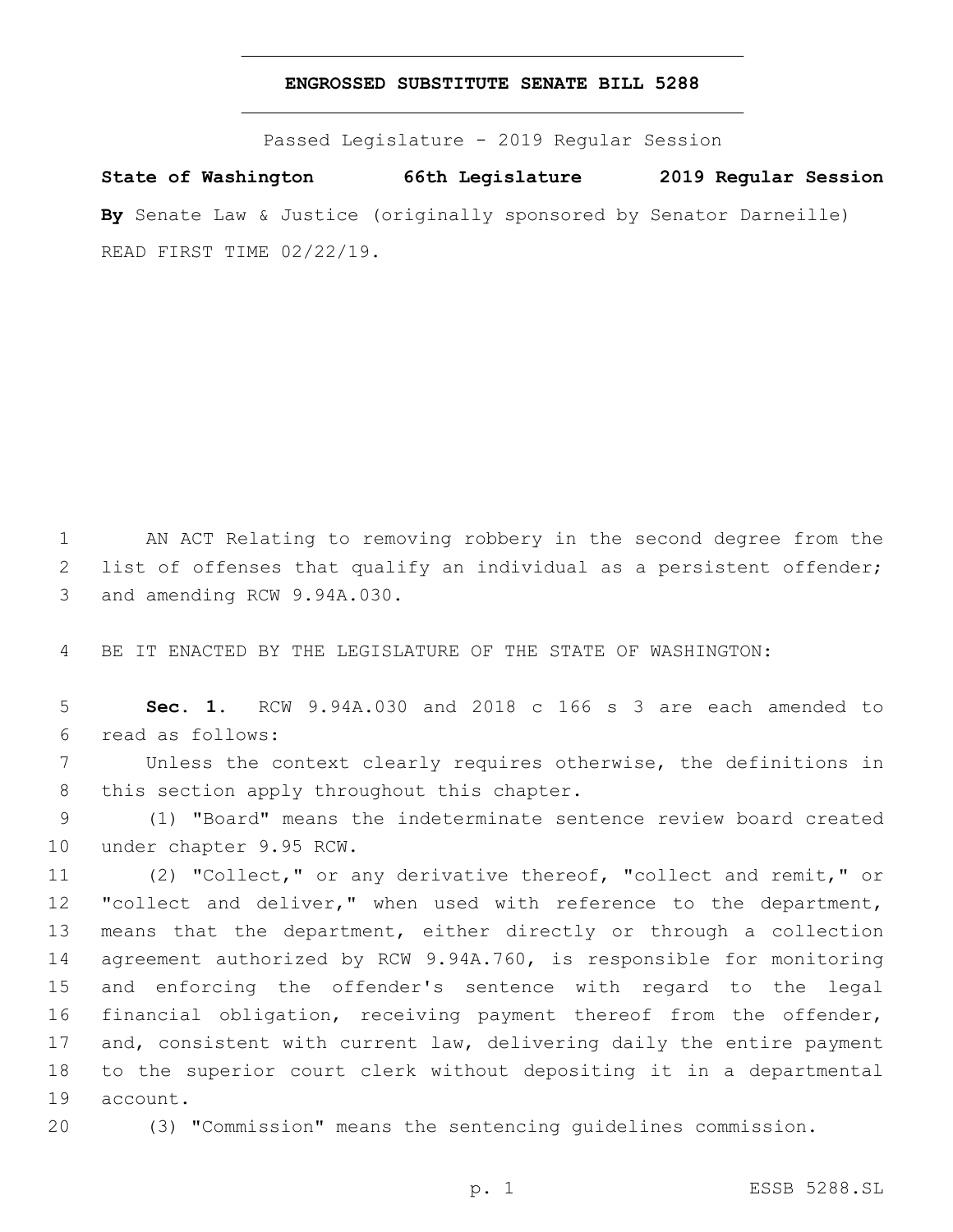(4) "Community corrections officer" means an employee of the department who is responsible for carrying out specific duties in supervision of sentenced offenders and monitoring of sentence conditions.4

 (5) "Community custody" means that portion of an offender's sentence of confinement in lieu of earned release time or imposed as part of a sentence under this chapter and served in the community subject to controls placed on the offender's movement and activities 9 by the department.

 (6) "Community protection zone" means the area within eight hundred eighty feet of the facilities and grounds of a public or 12 private school.

 (7) "Community restitution" means compulsory service, without compensation, performed for the benefit of the community by the 15 offender.

(8) "Confinement" means total or partial confinement.

 (9) "Conviction" means an adjudication of guilt pursuant to Title 10 or 13 RCW and includes a verdict of guilty, a finding of guilty, 19 and acceptance of a plea of guilty.

 (10) "Crime-related prohibition" means an order of a court prohibiting conduct that directly relates to the circumstances of the crime for which the offender has been convicted, and shall not be construed to mean orders directing an offender affirmatively to participate in rehabilitative programs or to otherwise perform affirmative conduct. However, affirmative acts necessary to monitor compliance with the order of a court may be required by the 27 department.

 (11) "Criminal history" means the list of a defendant's prior convictions and juvenile adjudications, whether in this state, in federal court, or elsewhere, and any issued certificates of restoration of opportunity pursuant to RCW 9.97.020.

 (a) The history shall include, where known, for each conviction (i) whether the defendant has been placed on probation and the length and terms thereof; and (ii) whether the defendant has been 35 incarcerated and the length of incarceration.

 (b) A conviction may be removed from a defendant's criminal history only if it is vacated pursuant to RCW 9.96.060, 9.94A.640, 9.95.240, or a similar out-of-state statute, or if the conviction has 39 been vacated pursuant to a governor's pardon.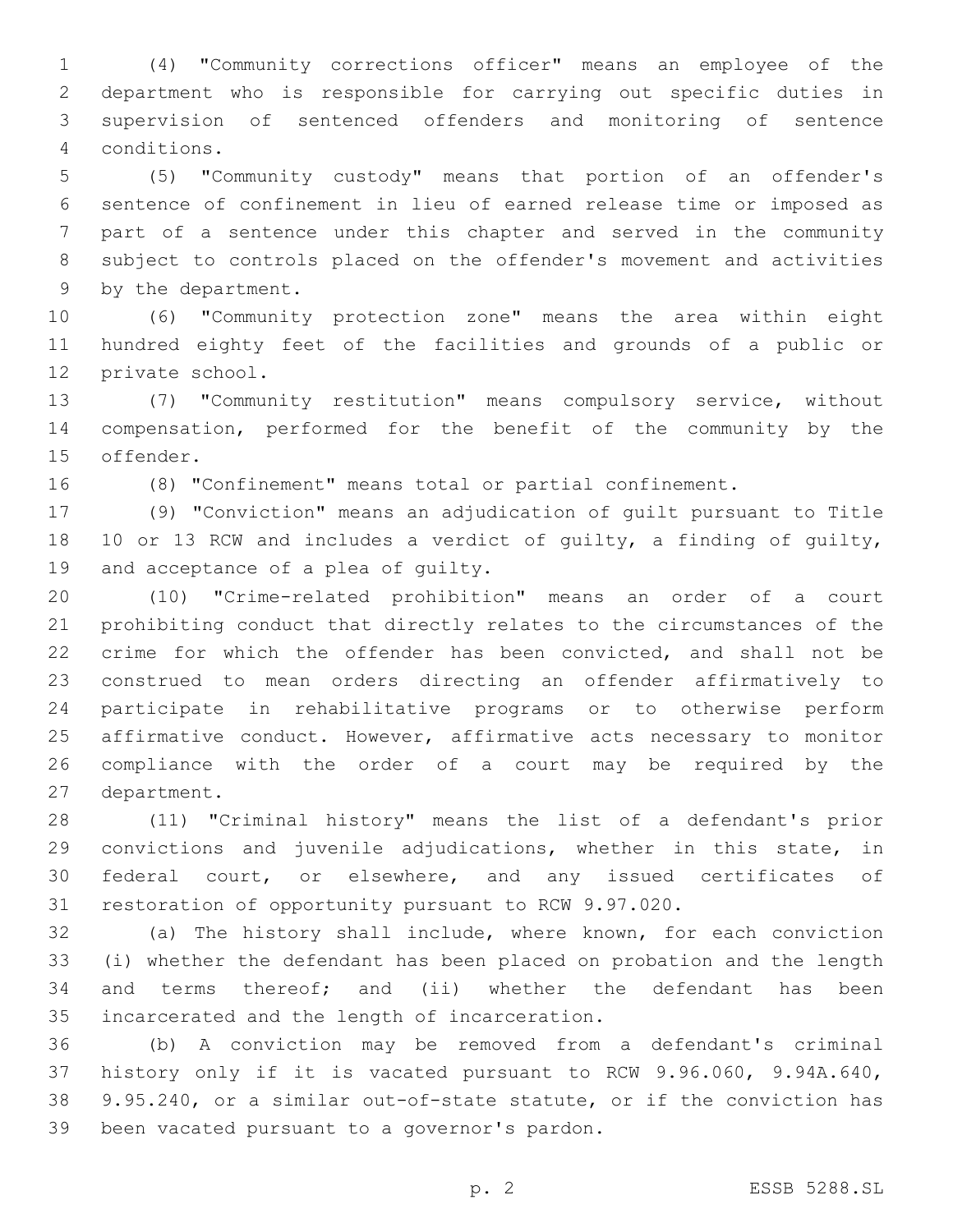(c) The determination of a defendant's criminal history is distinct from the determination of an offender score. A prior conviction that was not included in an offender score calculated pursuant to a former version of the sentencing reform act remains 5 part of the defendant's criminal history.

 (12) "Criminal street gang" means any ongoing organization, association, or group of three or more persons, whether formal or informal, having a common name or common identifying sign or symbol, having as one of its primary activities the commission of criminal acts, and whose members or associates individually or collectively engage in or have engaged in a pattern of criminal street gang activity. This definition does not apply to employees engaged in concerted activities for their mutual aid and protection, or to the activities of labor and bona fide nonprofit organizations or their 15 members or agents.

 (13) "Criminal street gang associate or member" means any person who actively participates in any criminal street gang and who intentionally promotes, furthers, or assists in any criminal act by 19 the criminal street gang.

 (14) "Criminal street gang-related offense" means any felony or misdemeanor offense, whether in this state or elsewhere, that is committed for the benefit of, at the direction of, or in association with any criminal street gang, or is committed with the intent to promote, further, or assist in any criminal conduct by the gang, or is committed for one or more of the following reasons:

(a) To gain admission, prestige, or promotion within the gang;

 (b) To increase or maintain the gang's size, membership, prestige, dominance, or control in any geographical area;

 (c) To exact revenge or retribution for the gang or any member of 30 the gang;

 (d) To obstruct justice, or intimidate or eliminate any witness 32 against the gang or any member of the gang;

 (e) To directly or indirectly cause any benefit, aggrandizement, gain, profit, or other advantage for the gang, its reputation, 35 influence, or membership; or

 (f) To provide the gang with any advantage in, or any control or dominance over any criminal market sector, including, but not limited to, manufacturing, delivering, or selling any controlled substance (chapter 69.50 RCW); arson (chapter 9A.48 RCW); trafficking in stolen property (chapter 9A.82 RCW); promoting prostitution (chapter 9A.88

p. 3 ESSB 5288.SL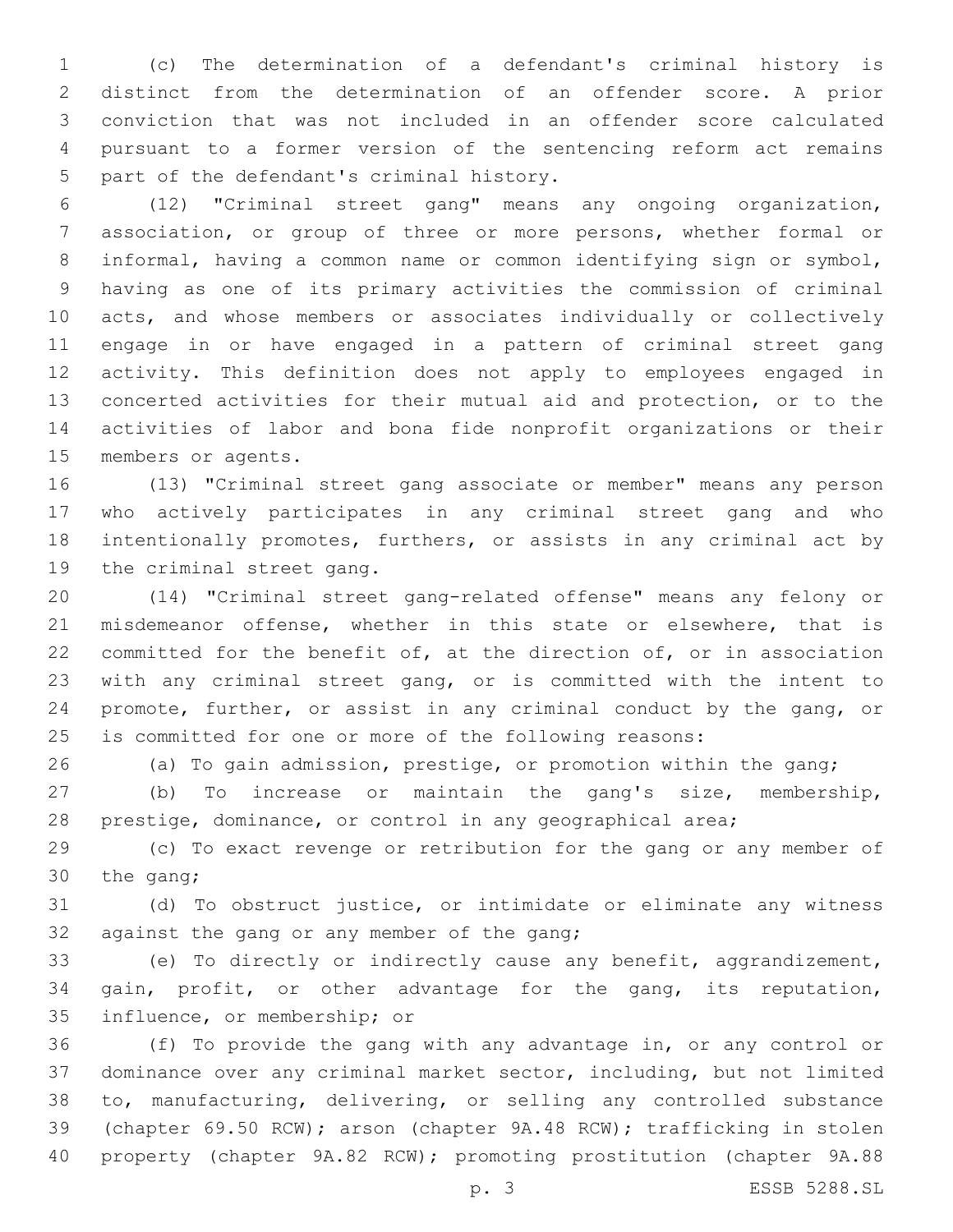RCW); human trafficking (RCW 9A.40.100); promoting commercial sexual abuse of a minor (RCW 9.68A.101); or promoting pornography (chapter 3 9.68 RCW).

 (15) "Day fine" means a fine imposed by the sentencing court that equals the difference between the offender's net daily income and the reasonable obligations that the offender has for the support of the 7 offender and any dependents.

 (16) "Day reporting" means a program of enhanced supervision designed to monitor the offender's daily activities and compliance with sentence conditions, and in which the offender is required to report daily to a specific location designated by the department or 12 the sentencing court.

(17) "Department" means the department of corrections.

 (18) "Determinate sentence" means a sentence that states with exactitude the number of actual years, months, or days of total 16 confinement, of partial confinement, of community custody, the number of actual hours or days of community restitution work, or dollars or terms of a legal financial obligation. The fact that an offender through earned release can reduce the actual period of confinement shall not affect the classification of the sentence as a determinate 21 sentence.

 (19) "Disposable earnings" means that part of the earnings of an offender remaining after the deduction from those earnings of any amount required by law to be withheld. For the purposes of this definition, "earnings" means compensation paid or payable for personal services, whether denominated as wages, salary, commission, bonuses, or otherwise, and, notwithstanding any other provision of law making the payments exempt from garnishment, attachment, or other process to satisfy a court-ordered legal financial obligation, specifically includes periodic payments pursuant to pension or retirement programs, or insurance policies of any type, but does not include payments made under Title 50 RCW, except as provided in RCW 33 50.40.020 and 50.40.050, or Title 74 RCW.

 (20) "Domestic violence" has the same meaning as defined in RCW 35 10.99.020 and 26.50.010.

 (21) "Drug offender sentencing alternative" is a sentencing option available to persons convicted of a felony offense other than a violent offense or a sex offense and who are eligible for the 39 option under RCW 9.94A.660.

(22) "Drug offense" means:40

p. 4 ESSB 5288.SL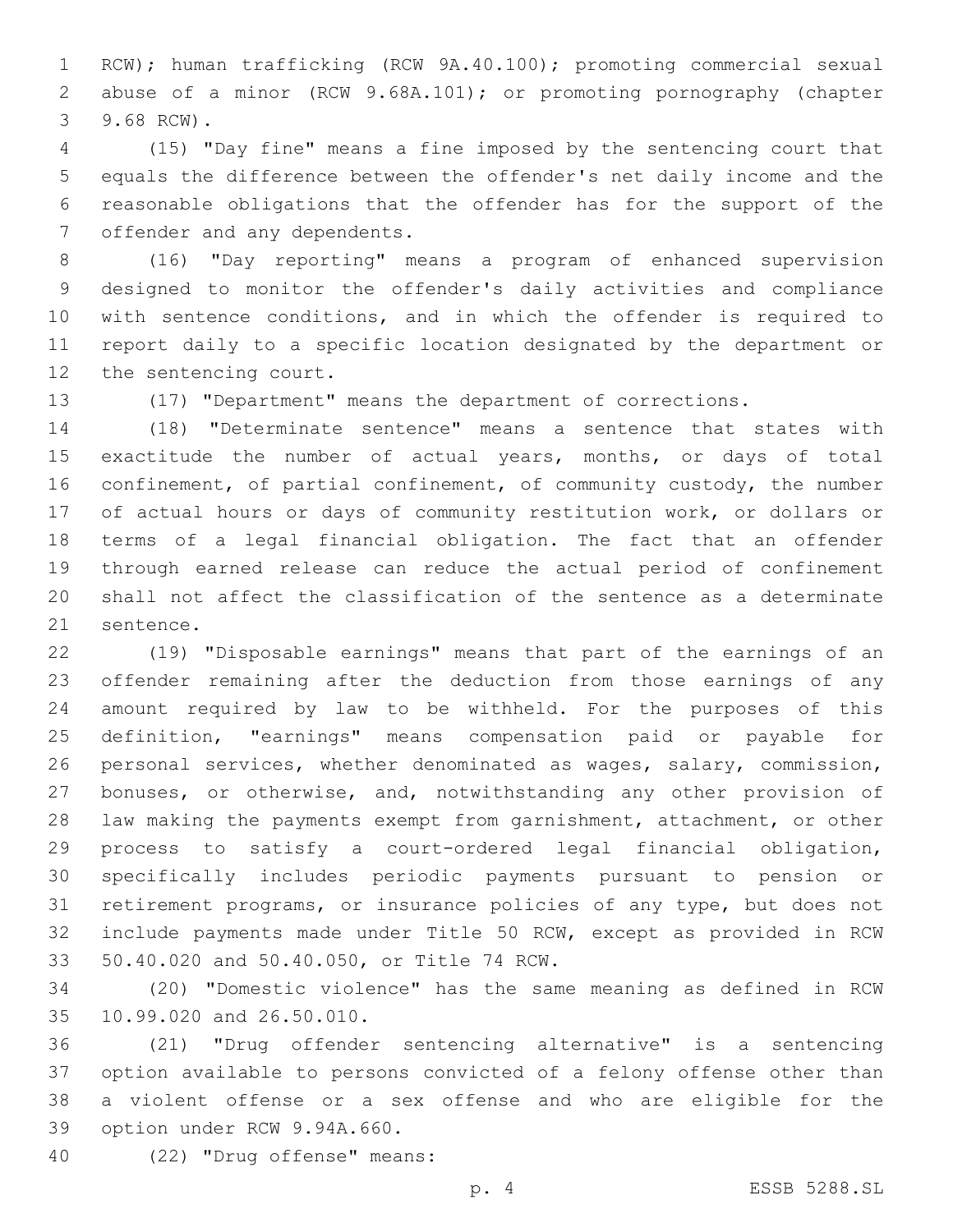(a) Any felony violation of chapter 69.50 RCW except possession of a controlled substance (RCW 69.50.4013) or forged prescription for 3 a controlled substance (RCW 69.50.403);

 (b) Any offense defined as a felony under federal law that relates to the possession, manufacture, distribution, or transportation of a controlled substance; or6

 (c) Any out-of-state conviction for an offense that under the laws of this state would be a felony classified as a drug offense 9 under (a) of this subsection.

 (23) "Earned release" means earned release from confinement as 11 provided in RCW 9.94A.728.

 (24) "Electronic monitoring" means tracking the location of an individual, whether pretrial or posttrial, through the use of technology that is capable of determining or identifying the monitored individual's presence or absence at a particular location 16 including, but not limited to:

 (a) Radio frequency signaling technology, which detects if the monitored individual is or is not at an approved location and notifies the monitoring agency of the time that the monitored individual either leaves the approved location or tampers with or 21 removes the monitoring device; or

 (b) Active or passive global positioning system technology, which detects the location of the monitored individual and notifies the monitoring agency of the monitored individual's location.

25 (25) "Escape" means:

 (a) Sexually violent predator escape (RCW 9A.76.115), escape in the first degree (RCW 9A.76.110), escape in the second degree (RCW 9A.76.120), willful failure to return from furlough (RCW 72.66.060), willful failure to return from work release (RCW 72.65.070), or willful failure to be available for supervision by the department 31 while in community custody (RCW 72.09.310); or

 (b) Any federal or out-of-state conviction for an offense that under the laws of this state would be a felony classified as an 34 escape under (a) of this subsection.

(26) "Felony traffic offense" means:35

 (a) Vehicular homicide (RCW 46.61.520), vehicular assault (RCW 46.61.522), eluding a police officer (RCW 46.61.024), felony hit-and- run injury-accident (RCW 46.52.020(4)), felony driving while under the influence of intoxicating liquor or any drug (RCW 46.61.502(6)),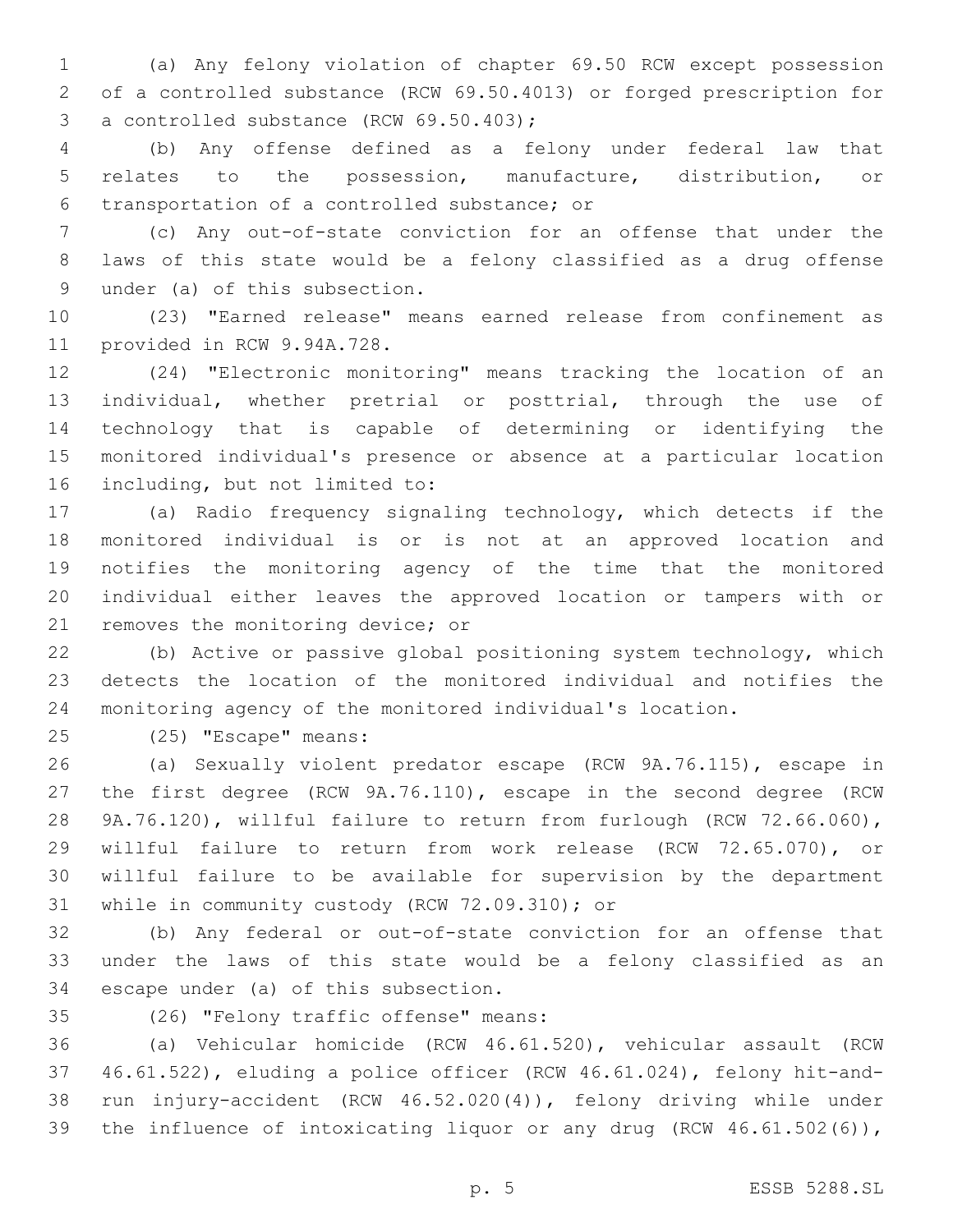or felony physical control of a vehicle while under the influence of intoxicating liquor or any drug (RCW 46.61.504(6)); or

 (b) Any federal or out-of-state conviction for an offense that under the laws of this state would be a felony classified as a felony 5 traffic offense under (a) of this subsection.

 (27) "Fine" means a specific sum of money ordered by the sentencing court to be paid by the offender to the court over a 8 specific period of time.

 (28) "First-time offender" means any person who has no prior convictions for a felony and is eligible for the first-time offender 11 waiver under RCW 9.94A.650.

 (29) "Home detention" is a subset of electronic monitoring and means a program of partial confinement available to offenders wherein the offender is confined in a private residence twenty-four hours a day, unless an absence from the residence is approved, authorized, or otherwise permitted in the order by the court or other supervising agency that ordered home detention, and the offender is subject to 18 electronic monitoring.

 (30) "Homelessness" or "homeless" means a condition where an individual lacks a fixed, regular, and adequate nighttime residence and who has a primary nighttime residence that is:

 (a) A supervised, publicly or privately operated shelter designed 23 to provide temporary living accommodations;

 (b) A public or private place not designed for, or ordinarily used as, a regular sleeping accommodation for human beings; or

 (c) A private residence where the individual stays as a transient 27 invitee.

 (31) "Legal financial obligation" means a sum of money that is ordered by a superior court of the state of Washington for legal financial obligations which may include restitution to the victim, statutorily imposed crime victims' compensation fees as assessed pursuant to RCW 7.68.035, court costs, county or interlocal drug funds, court-appointed attorneys' fees, and costs of defense, fines, and any other financial obligation that is assessed to the offender as a result of a felony conviction. Upon conviction for vehicular assault while under the influence of intoxicating liquor or any drug, RCW 46.61.522(1)(b), or vehicular homicide while under the influence of intoxicating liquor or any drug, RCW 46.61.520(1)(a), legal financial obligations may also include payment to a public agency of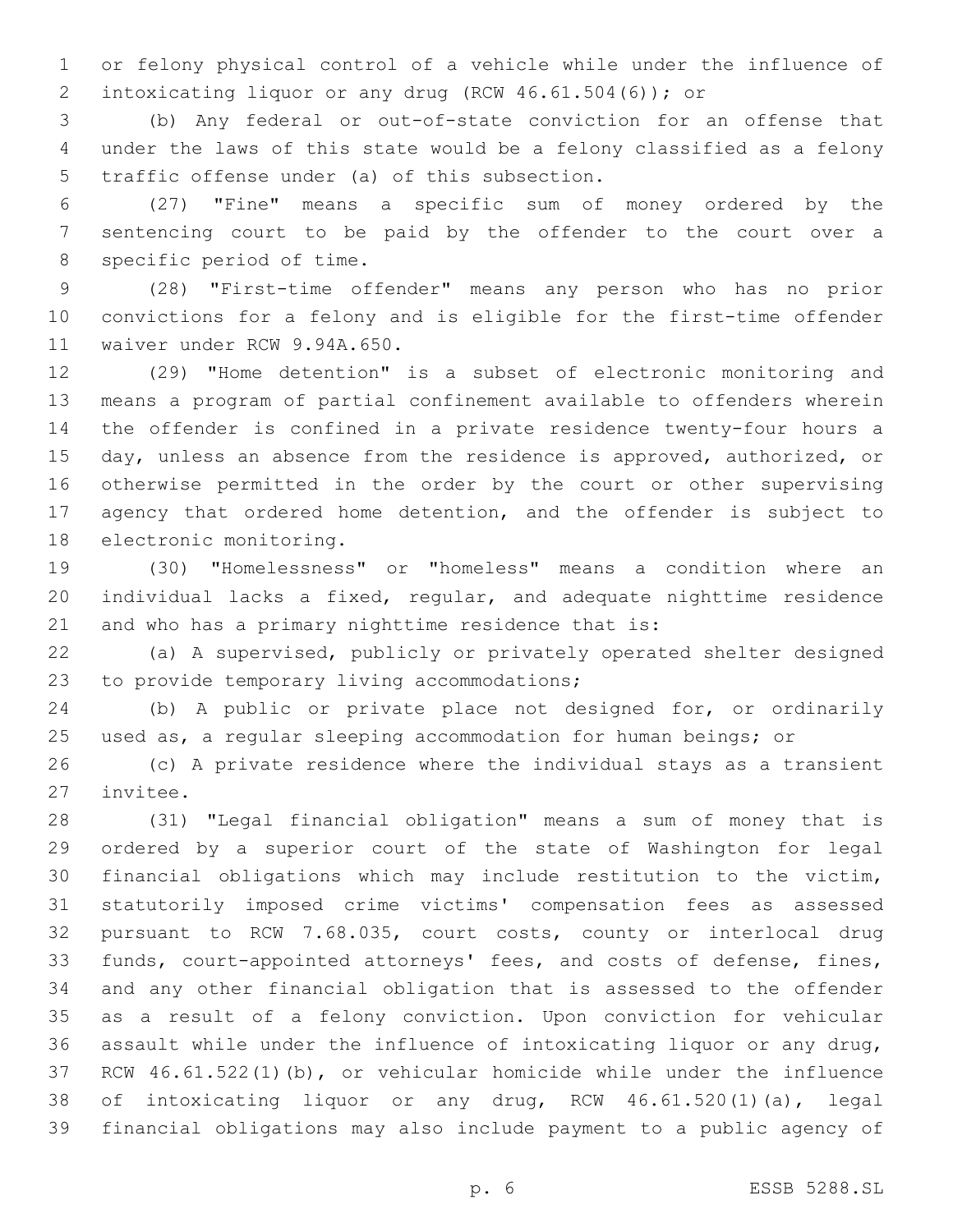1 the expense of an emergency response to the incident resulting in the 2 conviction, subject to RCW 38.52.430. 3 (32) "Minor child" means a biological or adopted child of the 4 offender who is under age eighteen at the time of the offender's 5 current offense. 6 (33) "Most serious offense" means any of the following felonies 7 or a felony attempt to commit any of the following felonies: 8 (a) Any felony defined under any law as a class A felony or 9 criminal solicitation of or criminal conspiracy to commit a class A 10 felony; 11 (b) Assault in the second degree; 12 (c) Assault of a child in the second degree; 13 (d) Child molestation in the second degree; 14 (e) Controlled substance homicide; 15 (f) Extortion in the first degree; 16 (g) Incest when committed against a child under age fourteen; 17 (h) Indecent liberties; 18 (i) Kidnapping in the second degree; 19 (j) Leading organized crime; 20 (k) Manslaughter in the first degree; 21 (1) Manslaughter in the second degree; 22 (m) Promoting prostitution in the first degree; 23 (n) Rape in the third degree; 24 (o) ((Robbery in the second degree; 25 (p)) Sexual exploitation; 26 ( $(\overline{+q})$ ) (p) Vehicular assault, when caused by the operation or 27 driving of a vehicle by a person while under the influence of 28 intoxicating liquor or any drug or by the operation or driving of a 29 vehicle in a reckless manner; 30  $((+r))$  (q) Vehicular homicide, when proximately caused by the 31 driving of any vehicle by any person while under the influence of 32 intoxicating liquor or any drug as defined by RCW 46.61.502, or by 33 the operation of any vehicle in a reckless manner;  $34$  (((s))) (r) Any other class B felony offense with a finding of 35 sexual motivation; 36  $((\text{(+t)}))$  (s) Any other felony with a deadly weapon verdict under 37 RCW 9.94A.825; 38  $((+u))$  (t) Any felony offense in effect at any time prior to 39 December 2, 1993, that is comparable to a most serious offense under 40 this subsection, or any federal or out-of-state conviction for an

p. 7 ESSB 5288.SL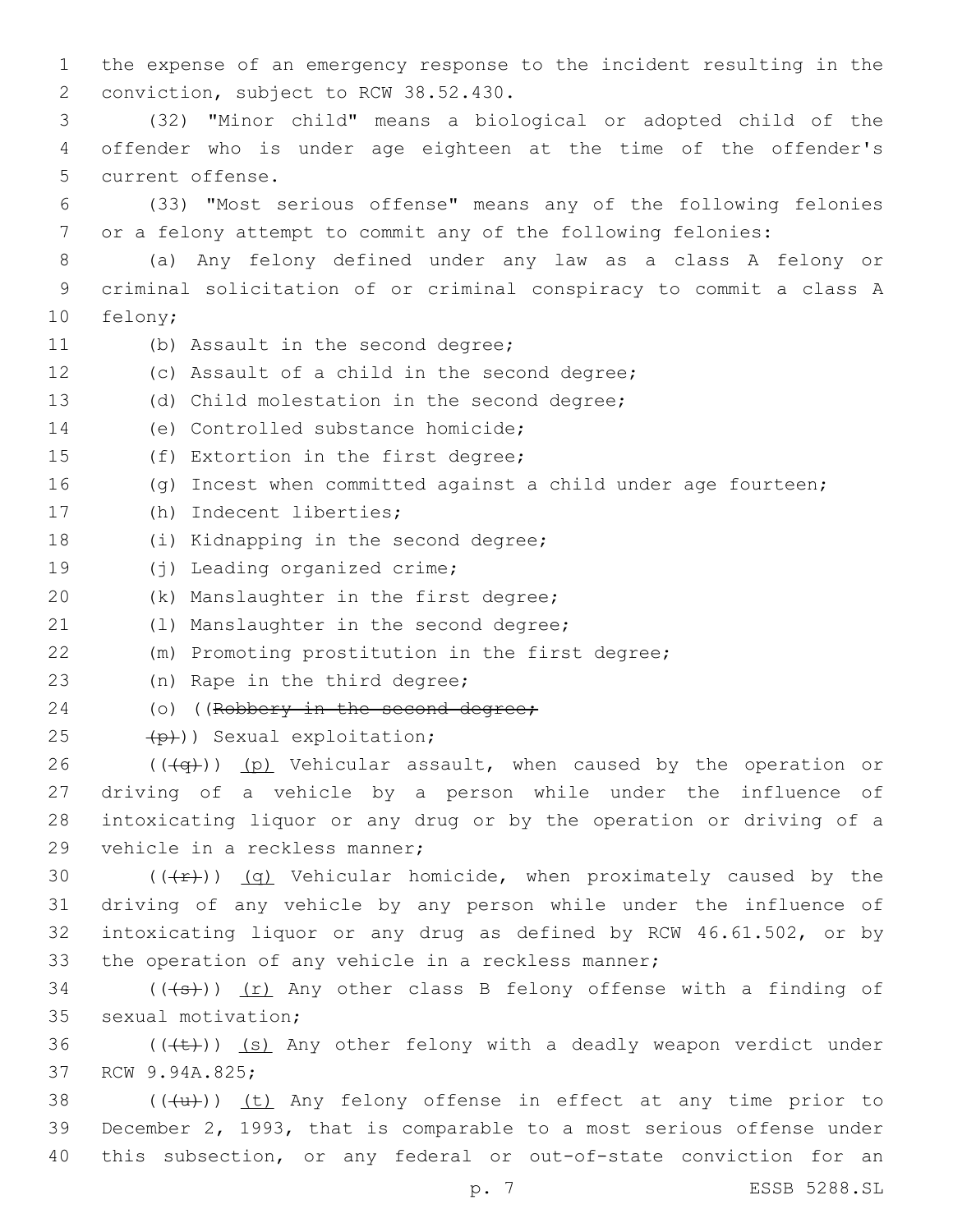offense that under the laws of this state would be a felony classified as a most serious offense under this subsection;

3 (((+v))) (u)(i) A prior conviction for indecent liberties under RCW 9A.44.100(1) (a), (b), and (c), chapter 260, Laws of 1975 1st ex. sess. as it existed until July 1, 1979, RCW 9A.44.100(1) (a), (b), and (c) as it existed from July 1, 1979, until June 11, 1986, and RCW 9A.44.100(1) (a), (b), and (d) as it existed from June 11, 1986, 8 until July 1, 1988;

 (ii) A prior conviction for indecent liberties under RCW 9A.44.100(1)(c) as it existed from June 11, 1986, until July 1, 1988, if: (A) The crime was committed against a child under the age of fourteen; or (B) the relationship between the victim and perpetrator is included in the definition of indecent liberties under RCW 9A.44.100(1)(c) as it existed from July 1, 1988, through July 27, 1997, or RCW 9A.44.100(1) (d) or (e) as it existed from July 25, 16 1993, through July 27, 1997;

 $((\lbrace w \rbrace))$   $(v)$  Any out-of-state conviction for a felony offense with a finding of sexual motivation if the minimum sentence imposed was ten years or more; provided that the out-of-state felony offense must be comparable to a felony offense under this title and Title 9A RCW and the out-of-state definition of sexual motivation must be comparable to the definition of sexual motivation contained in this 23 section.

 (34) "Nonviolent offense" means an offense which is not a violent 25 offense.

 (35) "Offender" means a person who has committed a felony established by state law and is eighteen years of age or older or is less than eighteen years of age but whose case is under superior court jurisdiction under RCW 13.04.030 or has been transferred by the appropriate juvenile court to a criminal court pursuant to RCW 13.40.110. In addition, for the purpose of community custody requirements under this chapter, "offender" also means a misdemeanant or gross misdemeanant probationer ordered by a superior court to probation pursuant to RCW 9.92.060, 9.95.204, or 9.95.210 and supervised by the department pursuant to RCW 9.94A.501 and 9.94A.5011. Throughout this chapter, the terms "offender" and 37 "defendant" are used interchangeably.

 (36) "Partial confinement" means confinement for no more than one year in a facility or institution operated or utilized under contract 40 by the state or any other unit of government, or, if home detention,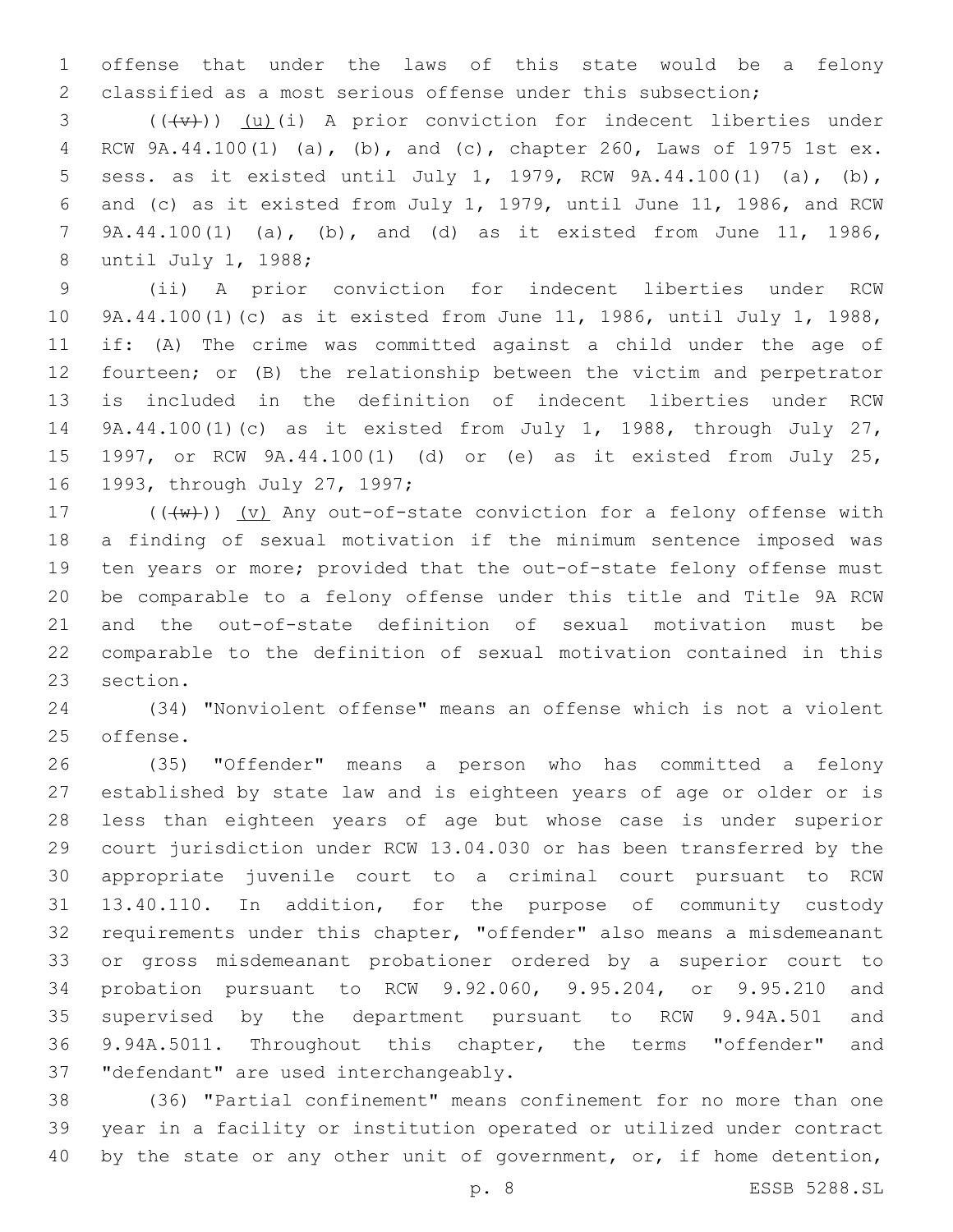electronic monitoring, or work crew has been ordered by the court or home detention has been ordered by the department as part of the parenting program or the graduated reentry program, in an approved residence, for a substantial portion of each day with the balance of the day spent in the community. Partial confinement includes work release, home detention, work crew, electronic monitoring, and a combination of work crew, electronic monitoring, and home detention.

(37) "Pattern of criminal street gang activity" means:

 (a) The commission, attempt, conspiracy, or solicitation of, or any prior juvenile adjudication of or adult conviction of, two or more of the following criminal street gang-related offenses:

 (i) Any "serious violent" felony offense as defined in this section, excluding Homicide by Abuse (RCW 9A.32.055) and Assault of a 14 Child 1 (RCW 9A.36.120);

 (ii) Any "violent" offense as defined by this section, excluding 16 Assault of a Child 2 (RCW 9A.36.130);

 (iii) Deliver or Possession with Intent to Deliver a Controlled 18 Substance (chapter 69.50 RCW);

 (iv) Any violation of the firearms and dangerous weapon act 20 (chapter 9.41 RCW);

21  $(v)$  Theft of a Firearm (RCW  $9A.56.300$ );

(vi) Possession of a Stolen Firearm (RCW 9A.56.310);

23 (vii) Malicious Harassment (RCW 9A.36.080);

 (viii) Harassment where a subsequent violation or deadly threat 25 is made (RCW 9A.46.020(2)(b));

(ix) Criminal Gang Intimidation (RCW 9A.46.120);

 (x) Any felony conviction by a person eighteen years of age or older with a special finding of involving a juvenile in a felony 29 offense under RCW 9.94A.833;

30 (xi) Residential Burglary (RCW 9A.52.025);

```
31 (xii) Burglary 2 (RCW 9A.52.030);
```
32 (xiii) Malicious Mischief 1 (RCW 9A.48.070);

33 (xiv) Malicious Mischief 2 (RCW 9A.48.080);

(xv) Theft of a Motor Vehicle (RCW 9A.56.065);

(xvi) Possession of a Stolen Motor Vehicle (RCW 9A.56.068);

 (xvii) Taking a Motor Vehicle Without Permission 1 (RCW 37 9A.56.070);

 (xviii) Taking a Motor Vehicle Without Permission 2 (RCW 39  $9A.56.075$ ;

40 (xix) Extortion 1 (RCW 9A.56.120);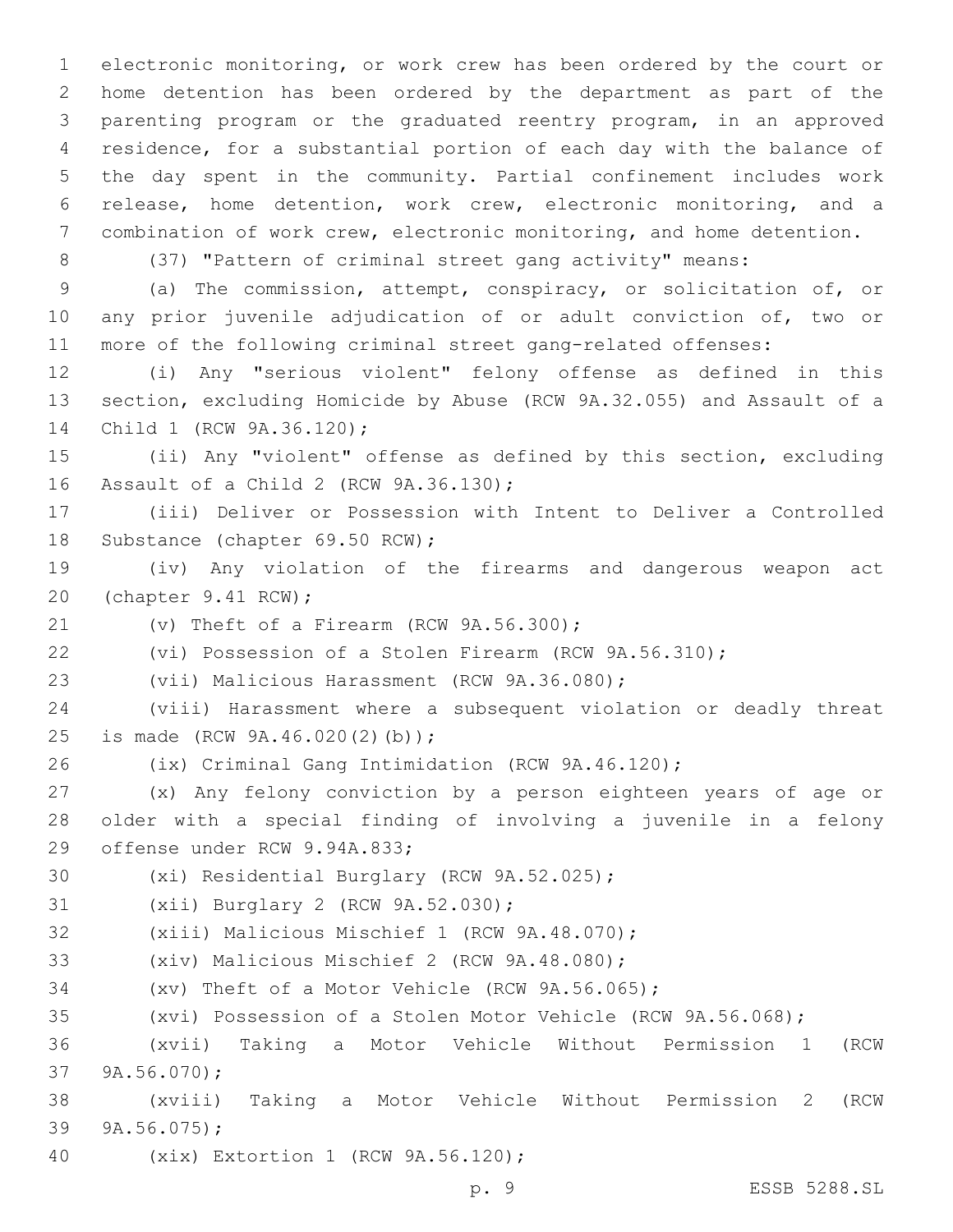- (xx) Extortion 2 (RCW 9A.56.130);1
- (xxi) Intimidating a Witness (RCW 9A.72.110);2

(xxii) Tampering with a Witness (RCW 9A.72.120);

- (xxiii) Reckless Endangerment (RCW 9A.36.050);4
- 5 (xxiv) Coercion (RCW 9A.36.070);
- (xxv) Harassment (RCW 9A.46.020); or6
- (xxvi) Malicious Mischief 3 (RCW 9A.48.090);7

 (b) That at least one of the offenses listed in (a) of this 9 subsection shall have occurred after July 1, 2008;

 (c) That the most recent committed offense listed in (a) of this subsection occurred within three years of a prior offense listed in 12 (a) of this subsection; and

 (d) Of the offenses that were committed in (a) of this subsection, the offenses occurred on separate occasions or were 15 committed by two or more persons.

(38) "Persistent offender" is an offender who:

 (a)(i) Has been convicted in this state of any felony considered 18 a most serious offense; and

 (ii) Has, before the commission of the offense under (a) of this subsection, been convicted as an offender on at least two separate occasions, whether in this state or elsewhere, of felonies that under the laws of this state would be considered most serious offenses and would be included in the offender score under RCW 9.94A.525; provided that of the two or more previous convictions, at least one conviction must have occurred before the commission of any of the other most serious offenses for which the offender was previously convicted; or

 (b)(i) Has been convicted of: (A) Rape in the first degree, rape of a child in the first degree, child molestation in the first degree, rape in the second degree, rape of a child in the second degree, or indecent liberties by forcible compulsion; (B) any of the following offenses with a finding of sexual motivation: Murder in the first degree, murder in the second degree, homicide by abuse, kidnapping in the first degree, kidnapping in the second degree, assault in the first degree, assault in the second degree, assault of a child in the first degree, assault of a child in the second degree, or burglary in the first degree; or (C) an attempt to commit any 37 crime listed in this subsection  $(38)(b)(i)$ ; and

 (ii) Has, before the commission of the offense under (b)(i) of this subsection, been convicted as an offender on at least one occasion, whether in this state or elsewhere, of an offense listed in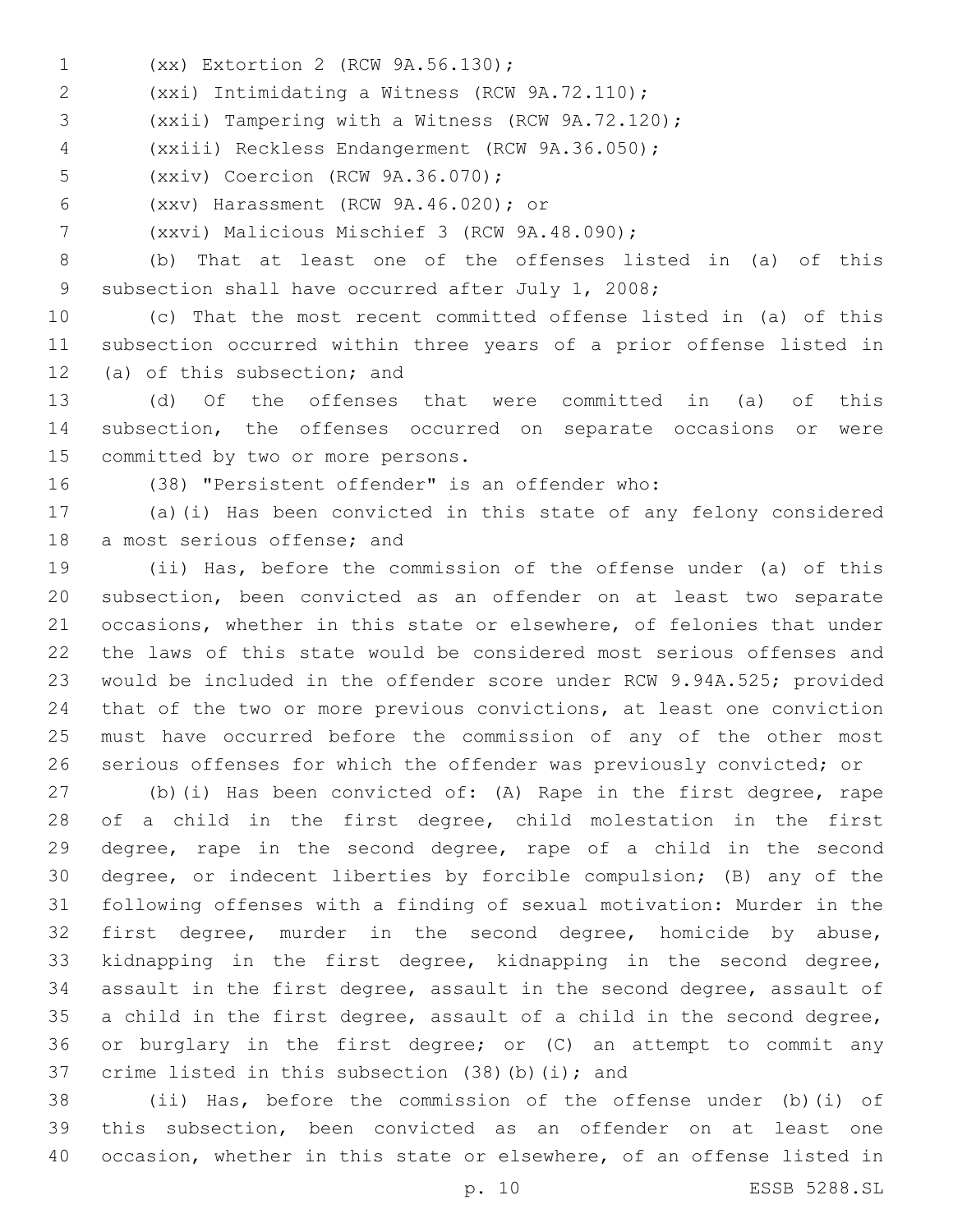(b)(i) of this subsection or any federal or out-of-state offense or offense under prior Washington law that is comparable to the offenses listed in (b)(i) of this subsection. A conviction for rape of a child in the first degree constitutes a conviction under (b)(i) of this subsection only when the offender was sixteen years of age or older when the offender committed the offense. A conviction for rape of a child in the second degree constitutes a conviction under (b)(i) of this subsection only when the offender was eighteen years of age or 9 older when the offender committed the offense.

 (39) "Predatory" means: (a) The perpetrator of the crime was a stranger to the victim, as defined in this section; (b) the perpetrator established or promoted a relationship with the victim prior to the offense and the victimization of the victim was a significant reason the perpetrator established or promoted the relationship; or (c) the perpetrator was: (i) A teacher, counselor, volunteer, or other person in authority in any public or private school and the victim was a student of the school under his or her authority or supervision. For purposes of this subsection, "school" does not include home-based instruction as defined in RCW 28A.225.010; (ii) a coach, trainer, volunteer, or other person in authority in any recreational activity and the victim was a participant in the activity under his or her authority or supervision; (iii) a pastor, elder, volunteer, or other person in authority in any church or religious organization, and the victim was a member or participant of the organization under his or her 26 authority; or (iv) a teacher, counselor, volunteer, or other person in authority providing home-based instruction and the victim was a student receiving home-based instruction while under his or her authority or supervision. For purposes of this subsection: (A) "Home- based instruction" has the same meaning as defined in RCW 28A.225.010; and (B) "teacher, counselor, volunteer, or other person in authority" does not include the parent or legal guardian of the 33 victim.

 (40) "Private school" means a school regulated under chapter 28A.195 or 28A.205 RCW.35

(41) "Public school" has the same meaning as in RCW 28A.150.010.

(42) "Repetitive domestic violence offense" means any:

 (a)(i) Domestic violence assault that is not a felony offense 39 under RCW 9A.36.041;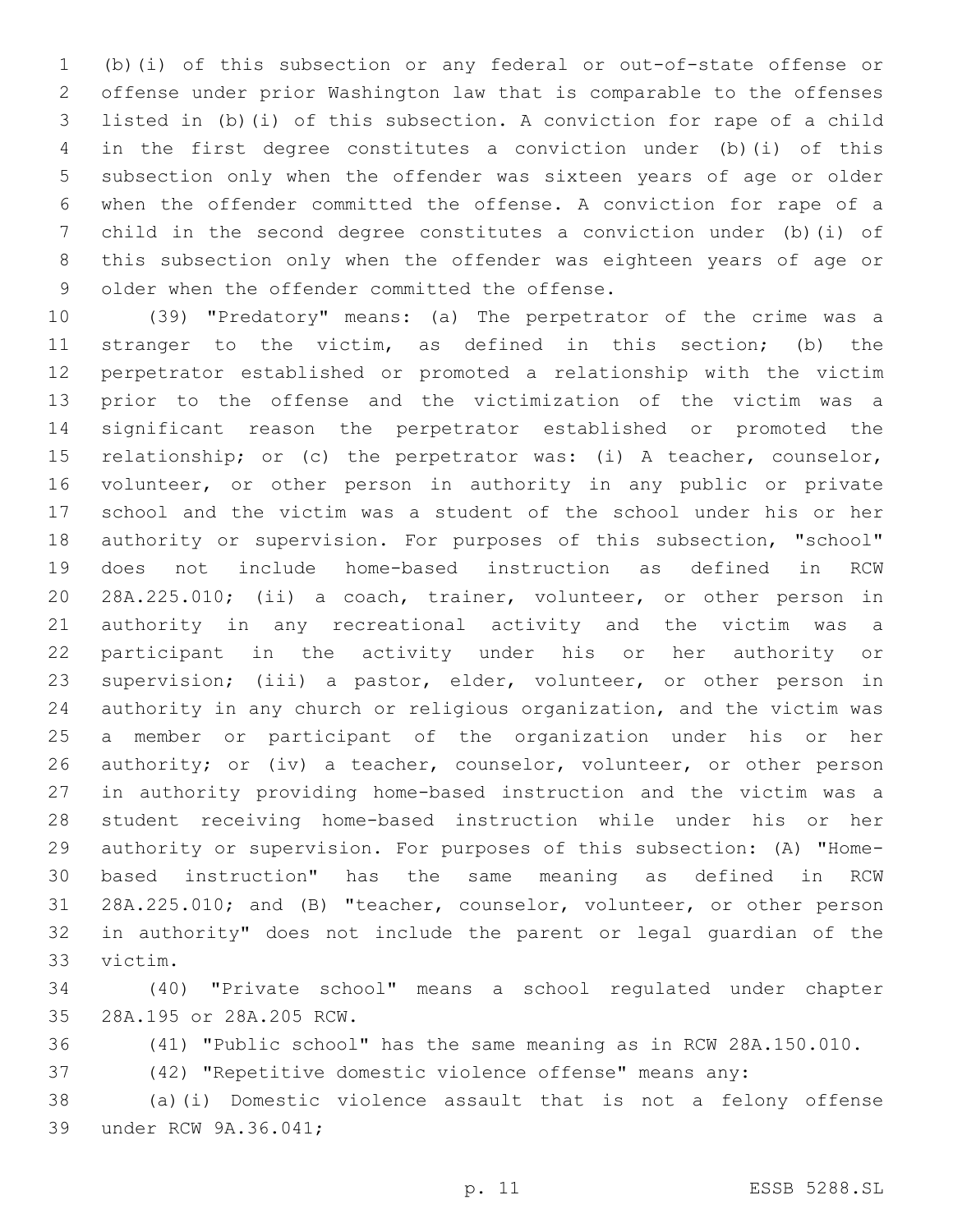1 (ii) Domestic violence violation of a no-contact order under 2 chapter 10.99 RCW that is not a felony offense;

3 (iii) Domestic violence violation of a protection order under 4 chapter 26.09, 26.10, ((26.26)) 26.26B, or 26.50 RCW that is not a 5 felony offense;

6 (iv) Domestic violence harassment offense under RCW 9A.46.020 7 that is not a felony offense; or

8 (v) Domestic violence stalking offense under RCW 9A.46.110 that 9 is not a felony offense; or

 (b) Any federal, out-of-state, tribal court, military, county, or municipal conviction for an offense that under the laws of this state would be classified as a repetitive domestic violence offense under 13 (a) of this subsection.

 (43) "Restitution" means a specific sum of money ordered by the sentencing court to be paid by the offender to the court over a specified period of time as payment of damages. The sum may include 17 both public and private costs.

 (44) "Risk assessment" means the application of the risk instrument recommended to the department by the Washington state institute for public policy as having the highest degree of predictive accuracy for assessing an offender's risk of reoffense.

(45) "Serious traffic offense" means:22

 (a) Nonfelony driving while under the influence of intoxicating liquor or any drug (RCW 46.61.502), nonfelony actual physical control while under the influence of intoxicating liquor or any drug (RCW 46.61.504), reckless driving (RCW 46.61.500), or hit-and-run an 27 attended vehicle (RCW 46.52.020(5)); or

28 (b) Any federal, out-of-state, county, or municipal conviction 29 for an offense that under the laws of this state would be classified 30 as a serious traffic offense under (a) of this subsection.

31 (46) "Serious violent offense" is a subcategory of violent 32 offense and means:

- 33 (a)(i) Murder in the first degree;
- 34 (ii) Homicide by abuse;
- 35 (iii) Murder in the second degree;

36 (iv) Manslaughter in the first degree;

37 (v) Assault in the first degree;

38 (vi) Kidnapping in the first degree;

- 39 (vii) Rape in the first degree;
- 40 (viii) Assault of a child in the first degree; or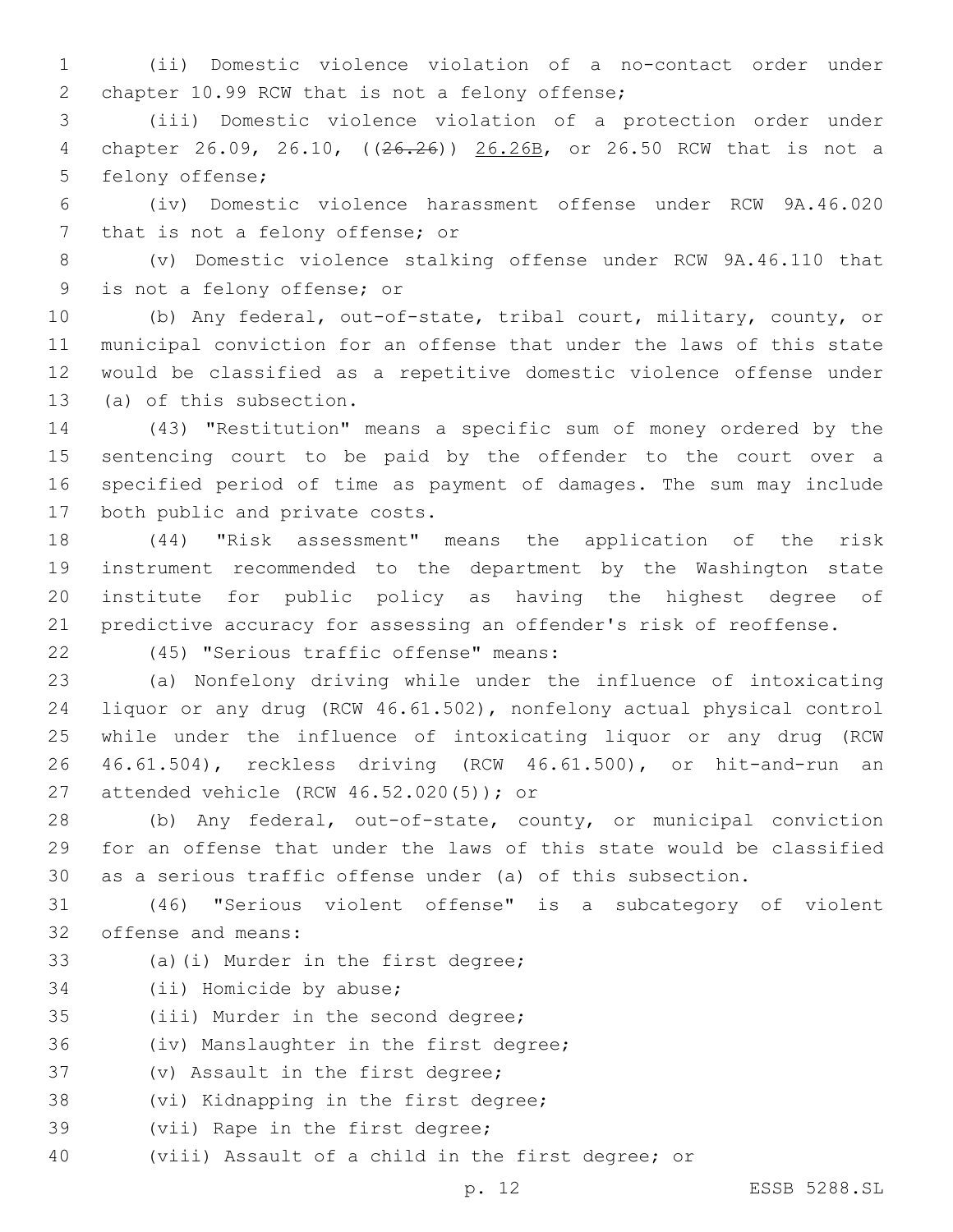(ix) An attempt, criminal solicitation, or criminal conspiracy to 2 commit one of these felonies; or

 (b) Any federal or out-of-state conviction for an offense that under the laws of this state would be a felony classified as a serious violent offense under (a) of this subsection.

(47) "Sex offense" means:6

 (a)(i) A felony that is a violation of chapter 9A.44 RCW other 8 than RCW 9A.44.132;

9 (ii) A violation of RCW 9A.64.020;

 (iii) A felony that is a violation of chapter 9.68A RCW other 11 than RCW 9.68A.080;

 (iv) A felony that is, under chapter 9A.28 RCW, a criminal attempt, criminal solicitation, or criminal conspiracy to commit such 14 crimes; or

 (v) A felony violation of RCW 9A.44.132(1) (failure to register as a sex offender) if the person has been convicted of violating RCW 9A.44.132(1) (failure to register as a sex offender) or 9A.44.130 prior to June 10, 2010, on at least one prior occasion;

 (b) Any conviction for a felony offense in effect at any time prior to July 1, 1976, that is comparable to a felony classified as a 21 sex offense in (a) of this subsection;

 (c) A felony with a finding of sexual motivation under RCW 9.94A.835 or 13.40.135; or23

 (d) Any federal or out-of-state conviction for an offense that under the laws of this state would be a felony classified as a sex 26 offense under (a) of this subsection.

 (48) "Sexual motivation" means that one of the purposes for which the defendant committed the crime was for the purpose of his or her 29 sexual gratification.

 (49) "Standard sentence range" means the sentencing court's discretionary range in imposing a nonappealable sentence.

 (50) "Statutory maximum sentence" means the maximum length of time for which an offender may be confined as punishment for a crime as prescribed in chapter 9A.20 RCW, RCW 9.92.010, the statute defining the crime, or other statute defining the maximum penalty for 36 a crime.

 (51) "Stranger" means that the victim did not know the offender 38 twenty-four hours before the offense.

 (52) "Total confinement" means confinement inside the physical boundaries of a facility or institution operated or utilized under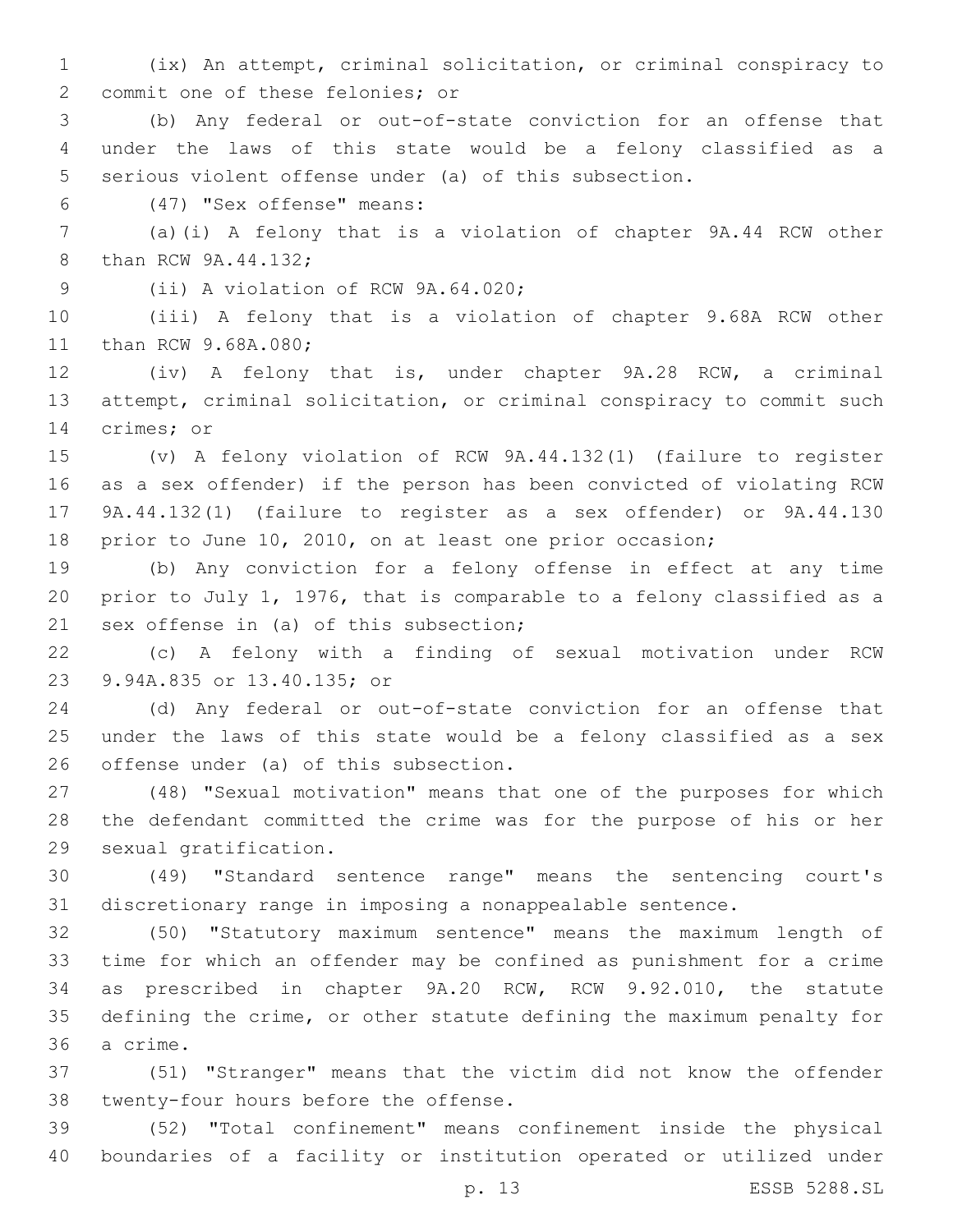1 contract by the state or any other unit of government for twenty-four 2 hours a day, or pursuant to RCW 72.64.050 and 72.64.060.

 (53) "Transition training" means written and verbal instructions and assistance provided by the department to the offender during the two weeks prior to the offender's successful completion of the work ethic camp program. The transition training shall include instructions in the offender's requirements and obligations during 8 the offender's period of community custody.

9 (54) "Victim" means any person who has sustained emotional, 10 psychological, physical, or financial injury to person or property as 11 a direct result of the crime charged.

12 (55) "Violent offense" means:

13 (a) Any of the following felonies:

14 (i) Any felony defined under any law as a class A felony or an 15 attempt to commit a class A felony;

16 (ii) Criminal solicitation of or criminal conspiracy to commit a 17 class A felony;

- 18 (iii) Manslaughter in the first degree;
- 19 (iv) Manslaughter in the second degree;
- 20 (v) Indecent liberties if committed by forcible compulsion;

21 (vi) Kidnapping in the second degree;

22 (vii) Arson in the second degree;

23 (viii) Assault in the second degree;

24 (ix) Assault of a child in the second degree;

- 25 (x) Extortion in the first degree;
- 26 (xi) Robbery in the second degree;
- 27 (xii) Drive-by shooting;

 (xiii) Vehicular assault, when caused by the operation or driving of a vehicle by a person while under the influence of intoxicating liquor or any drug or by the operation or driving of a vehicle in a 31 reckless manner; and

 (xiv) Vehicular homicide, when proximately caused by the driving of any vehicle by any person while under the influence of intoxicating liquor or any drug as defined by RCW 46.61.502, or by 35 the operation of any vehicle in a reckless manner;

36 (b) Any conviction for a felony offense in effect at any time 37 prior to July 1, 1976, that is comparable to a felony classified as a 38 violent offense in (a) of this subsection; and